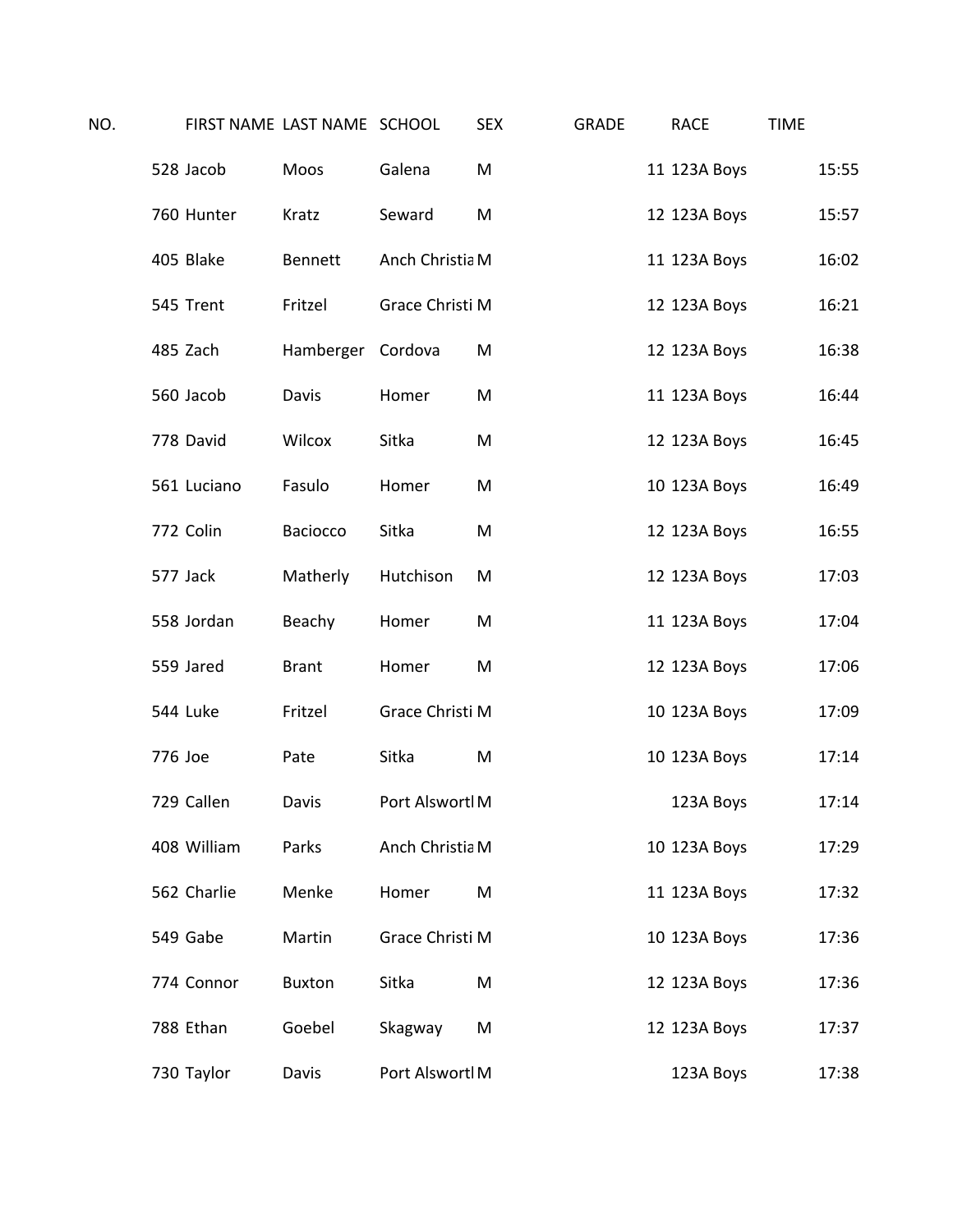| 664 Kendrick  | Hoblet              | Mt Edgecum M    |   | 12 123A Boys | 17:43 |
|---------------|---------------------|-----------------|---|--------------|-------|
| 410 Kaleb     | Smith               | Anch Christia M |   | 9 123A Boys  | 17:48 |
| 411 Ben       | Sobek               | Anch Christia M |   | 12 123A Boys | 17:48 |
| 775 Skyler    | McIntyre            | Sitka           | M | 10 123A Boys | 17:49 |
| 563 Bill      | Rich                | Homer           | M | 10 123A Boys | 17:54 |
| 409 John      | Sanford             | Anch Christia M |   | 12 123A Boys | 17:58 |
| 686 Amos      | Sage                | Noatak          | M | 123A Boys    | 18:00 |
| 773 Dominic   | Baciocco            | Sitka           | M | 9 123A Boys  | 18:01 |
| 656 Landon    | Nicholson           | Monroe Cath M   |   | 10 123A Boys | 18:02 |
| 786 Danny     | <b>Brady</b>        | Skagway         | M | 10 123A Boys | 18:04 |
| 671 Andrew    | Stringfellow Nenana |                 | M | 9 123A Boys  | 18:04 |
| 486 Andrew    | Marker              | Craig           | M | 11 123A Boys | 18:04 |
| 564 Denver    | Waclawski           | Homer           | M | 11 123A Boys | 18:06 |
| 777 James     | Swedeen             | Sitka           | M | 12 123A Boys | 18:07 |
| 572 Emmanuel  | <b>Budke</b>        | Hoonah          | M | 12 123A Boys | 18:08 |
| 543 Vincent   | Coverdell           | Grace Christi M |   | 9 123A Boys  | 18:09 |
| 407 Shannon   | LeMay               | Anch Christia M |   | 12 123A Boys | 18:09 |
| 808 Eugene    | Alexie              | Toksook Bay M   |   | 11 123A Boys | 18:12 |
| 718 Nathaniel | Lenhard             | Petersburg      | M | 12 123A Boys | 18:13 |
| 548 Tobin     | Karlberg            | Grace Christi M |   | 11 123A Boys | 18:13 |
| 650 Nicholas  | Sugar               | Lewis Angap: M  |   | 12 123A Boys | 18:15 |
| 763 Zen       | Petrosius           | Seward          | M | 11 123A Boys | 18:16 |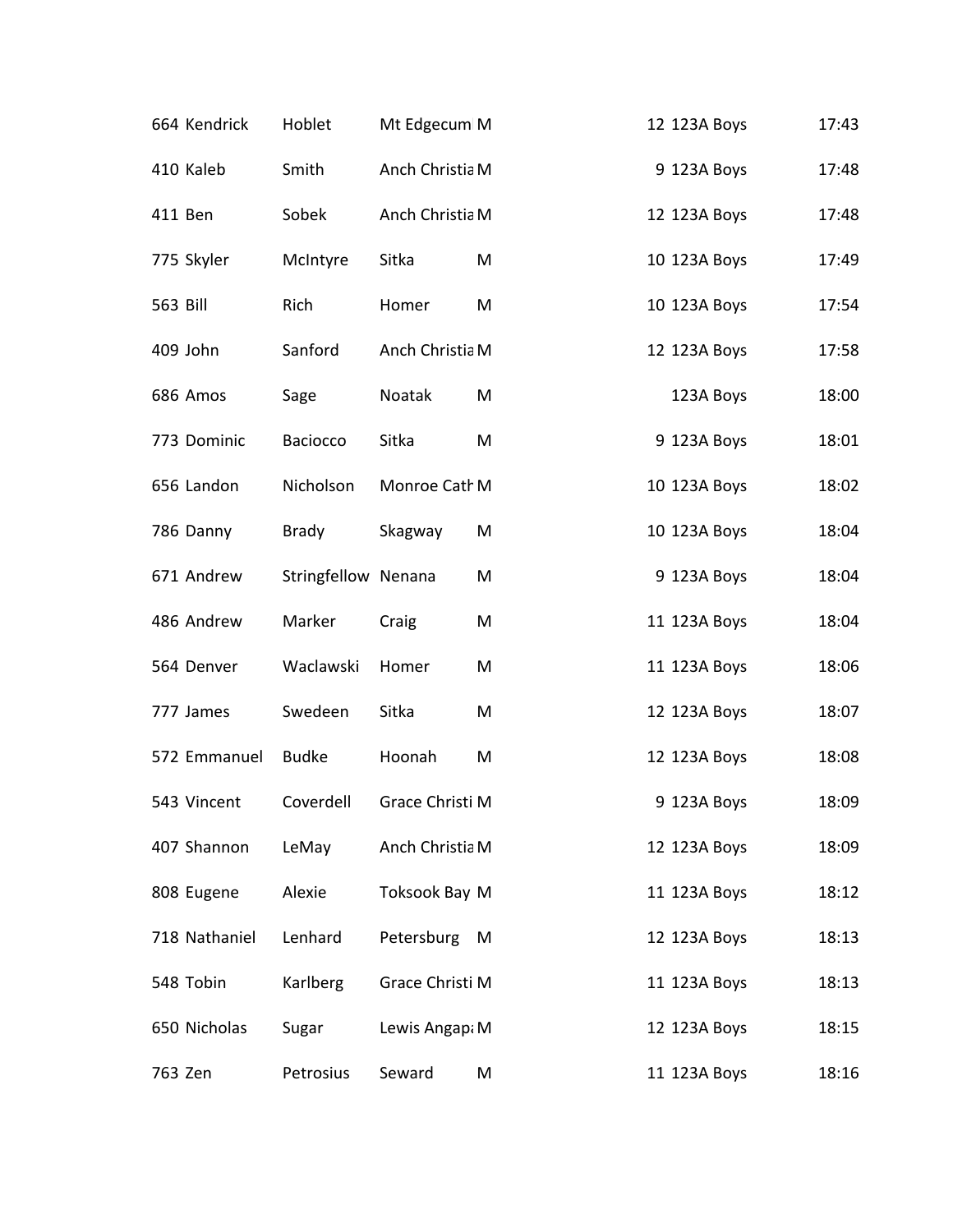| 733 Colten   | Mack                | Sand Point      | M | 123A Boys    | 18:18 |
|--------------|---------------------|-----------------|---|--------------|-------|
| 504 Cole     | Dull                | Dillingham      | M | 123A Boys    | 18:19 |
| 436 Carl     | Charlie             | <b>Bethel</b>   | M | 12 123A Boys | 18:20 |
| 435 Nels     | Alexie-Leona Bethel |                 | M | 11 123A Boys | 18:24 |
| 626 Harry    | Baldwin             | Kotzebue        | M | 123A Boys    | 18:24 |
| 547 Ethan    | Isaacson            | Grace Christi M |   | 12 123A Boys | 18:26 |
| 540 Caden    | Gerlach             | Glennallen      | M | 10 123A Boys | 18:26 |
| 520 David    | Kokrine             | Effie Kokrine M |   | 11 123A Boys | 18:29 |
| 727 Ethan    | Tukrook             | Point Lay       | M | 11 123A Boys | 18:31 |
| 546 Levi     | Gionet              | Grace Christi M |   | 11 123A Boys | 18:34 |
| 665 Isaiah   | Kline               | Mt Edgecum M    |   | 11 123A Boys | 18:36 |
| 761 Brendon  | McMurry             | Seward          | M | 10 123A Boys | 18:36 |
| 576 Kasper   | Maier               | Hutchison       | M | 11 123A Boys | 18:39 |
| 440 Lawrence | Poe                 | Bethel          | M | 10 123A Boys | 18:43 |
| 731 Trevor   | McGee               | Port Alswortl M |   | 123A Boys    | 18:45 |
| 690 Wilson   | Hoogendorn Nome     |                 | M | 12 123A Boys | 18:46 |
| 594 Bryce    | Knudsen             | Kake            | M | 123A Boys    | 18:51 |
| 678 Casey    | Konukpeok           | New Stuyahc M   |   | 123A Boys    | 18:52 |
| 785 Wyatt    | <b>Belisle</b>      | Skagway         | M | 10 123A Boys | 18:52 |
| 691 Harrison | Moore               | Nome            | M | 11 123A Boys | 18:53 |
| 764 Jaden    | Van Dyke            | Seward          | M | 9 123A Boys  | 18:54 |
| 813 Shawn    | Dolohan             | Unalaska        | M | 123A Boys    | 18:54 |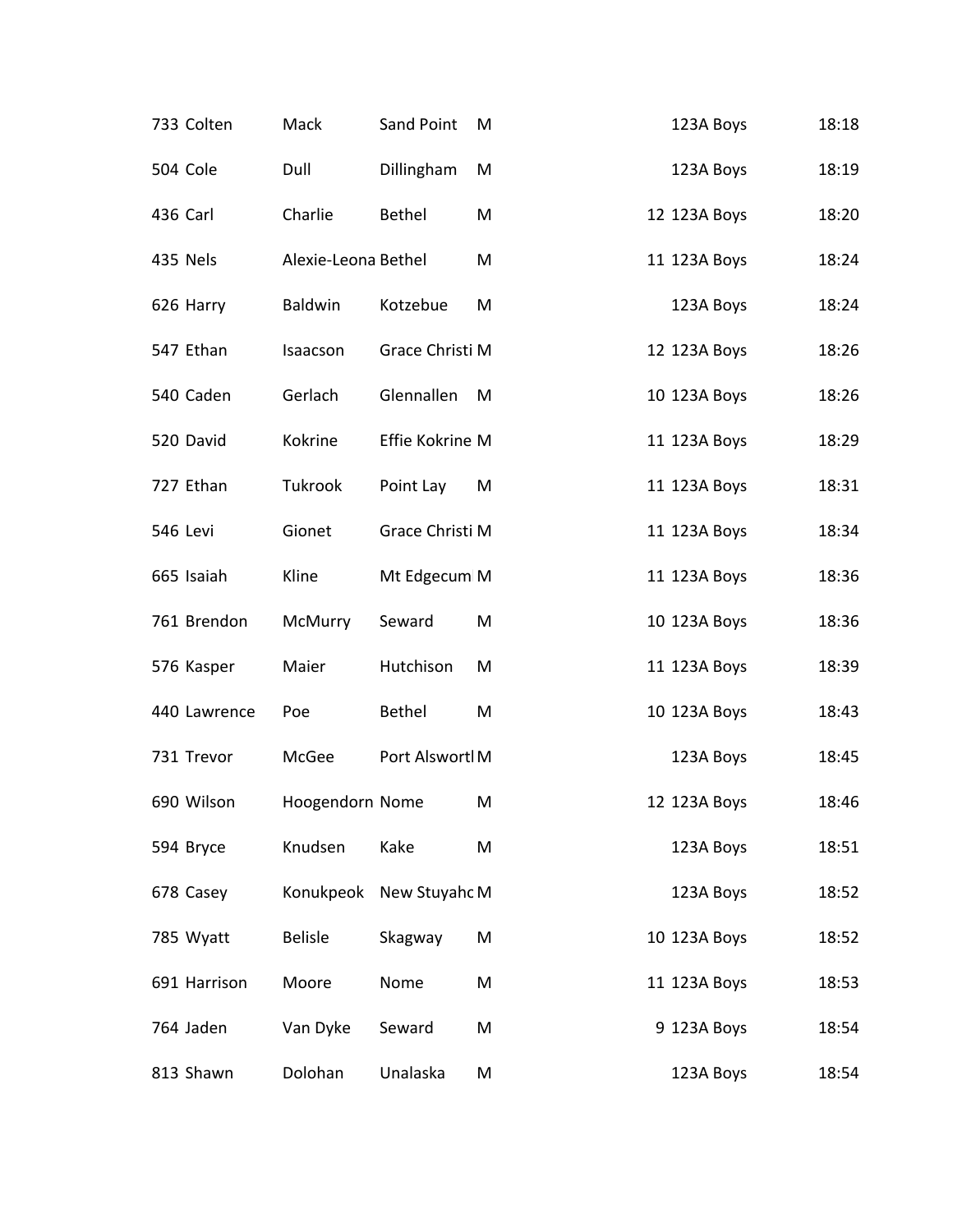| 658 Nathaniel | Walsh    | Monroe Cath M   |   | 10 123A Boys | 18:55 |
|---------------|----------|-----------------|---|--------------|-------|
| 693 Aaron     | Rose     | Nome            | M | 11 123A Boys | 18:57 |
| 814 Raul      | Garcia   | Unalaska        | M | 123A Boys    | 19:02 |
| 401 Dray      | Pasitnak | Akiachak        | M | 12 123A Boys | 19:02 |
| 682 Zachary   | Trail    | Nikolaevsk      | M | 9 123A Boys  | 19:03 |
| 687 Robert    | Sheldon  | Noatak          | M | 123A Boys    | 19:03 |
| 657 Gabriel   | Silas    | Monroe Cath M   |   | 9 123A Boys  | 19:04 |
| 669 Glenn     | Howard   | Nenana          | M | 12 123A Boys | 19:05 |
| 810 Jaydon    | Wilson   | Unalakleet      | M | 123A Boys    | 19:10 |
| 438 Paul      | Hunter   | <b>Bethel</b>   | M | 11 123A Boys | 19:10 |
| 821 Jeremy    | Ulroan   | Mt Edgecum M    |   | 10 123A Boys | 19:12 |
| 423 Trevor    | Thomas   | Barrow          | M | 12 123A Boys | 19:13 |
| 633 Rhett     | Jackson  | Kuskokwim LM    |   | 12 123A Boys | 19:13 |
| 737 Kobe      | Rivers   | Scammon Ba M    |   | 123A Boys    | 19:14 |
| 629 Billy     | Nelson   | Kotzebue        | M | 123A Boys    | 19:16 |
| 437 Diesel    | Geerdts  | <b>Bethel</b>   | M | 9 123A Boys  | 19:16 |
| 439 Hayden    | Lieb     | <b>Bethel</b>   | M | 9 123A Boys  | 19:19 |
| 627 Ezekiel   | Eakin    | Kotzebue        | M | 123A Boys    | 19:20 |
| 816 Henry     | Simmonds | Unalaska        | M | 123A Boys    | 19:21 |
| 406 Dillon    | Fogg     | Anch Christia M |   | 12 123A Boys | 19:21 |
| 432 Staley    | Graham   | Ben Eielson M   |   | 12 123A Boys | 19:23 |
| 419 Braden    | Dallman  | Aniak           | M | 11 123A Boys | 19:24 |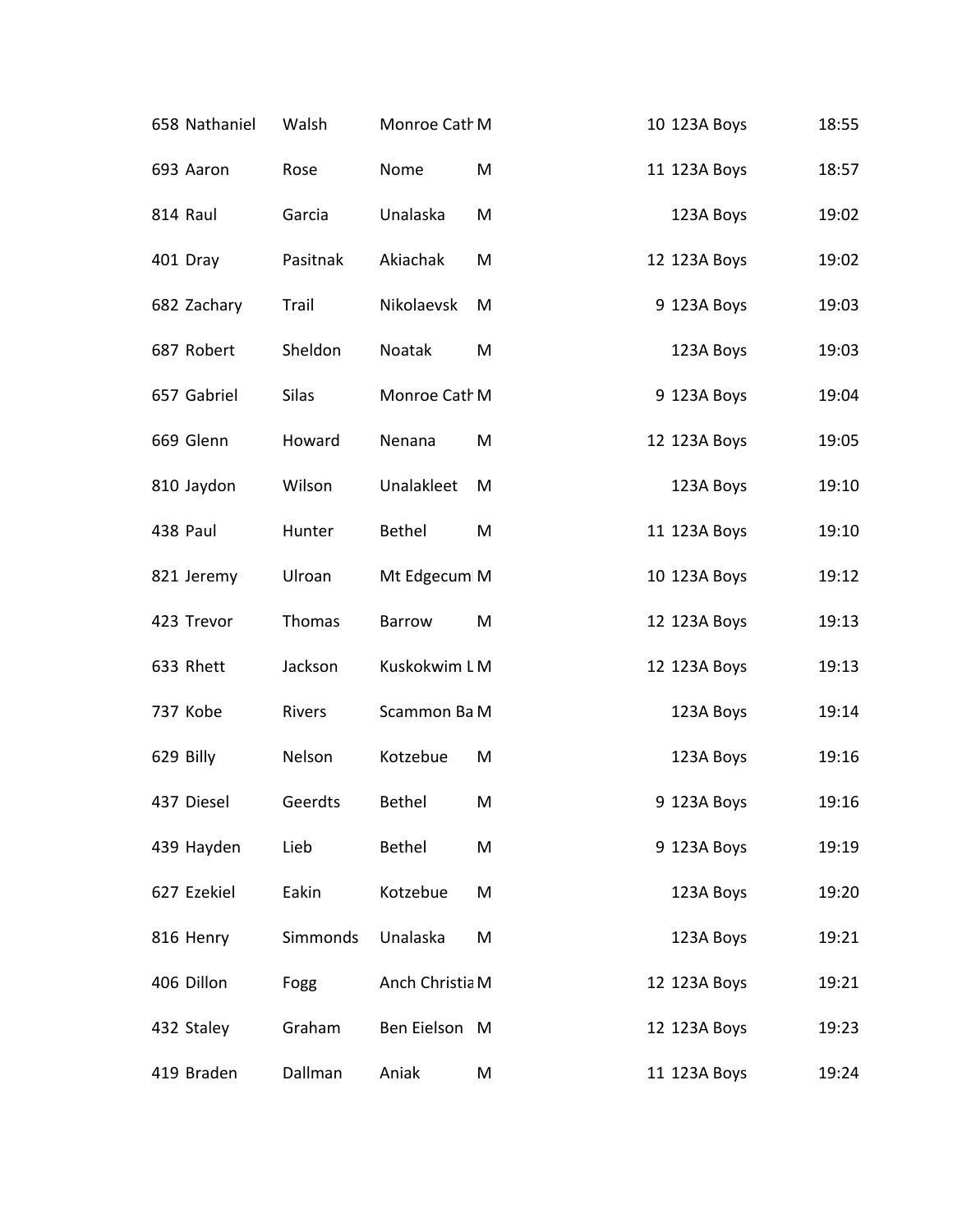|         | 762 Steven  | Osborn            | Seward          | M | 10 123A Boys | 19:24 |
|---------|-------------|-------------------|-----------------|---|--------------|-------|
|         | 539 Sean    | Dorsey            | Glennallen      | M | 11 123A Boys | 19:32 |
|         | 670 Craig   | Hunter            | Nenana          | M | 11 123A Boys | 19:36 |
|         | 817 Trevor  | Wilson            | Unalaska        | M | 123A Boys    | 19:36 |
|         | 530 John    | Riddle            | Galena          | M | 9 123A Boys  | 19:36 |
|         | 527 Daniel  | Kopp              | Galena          | M | 9 123A Boys  | 19:37 |
|         | 424 Esau    | Weyiouanna Barrow |                 | M | 9 123A Boys  | 19:43 |
|         | 628 Michael | Hensley           | Kotzebue        | M | 123A Boys    | 19:44 |
|         | 449 Joshua  | Boyscout          | Chevak          | M | 123A Boys    | 19:44 |
|         | 635 Jacob   | Clark             | Kwethluk        | M | 10 123A Boys | 19:46 |
|         | 689 Ben     | Cross             | Nome            | M | 10 123A Boys | 19:48 |
|         | 758 Simon   | Estes             | Seward          | M | 11 123A Boys | 19:48 |
|         | 759 Roma    | Hammer            | Seward          | M | 12 123A Boys | 19:48 |
|         | 505 Chris   | Williams          | Dillingham      | M | 123A Boys    | 19:49 |
|         | 663 Stephen | Guy               | Mt Edgecum M    |   | 12 123A Boys | 19:50 |
|         | 694 Jamie   | Yi                | Nome            | M | 11 123A Boys | 19:51 |
|         | 661 Brandal | Arnold            | Mt Edgecum M    |   | 11 123A Boys | 19:54 |
|         | 494 Nick    | Sewell            | Delta Junctio M |   | 11 123A Boys | 19:58 |
|         | 448 Edward  | Atcherian         | Chevak          | M | 123A Boys    | 20:02 |
|         | 654 Sam     | Bloom             | Monroe Cath M   |   | 12 123A Boys | 20:03 |
| 652 Kip |             | Angaiak           | Monroe Cath M   |   | 9 123A Boys  | 20:03 |
|         | 667 Shawn   | Williams          | Mt Edgecum M    |   | 12 123A Boys | 20:04 |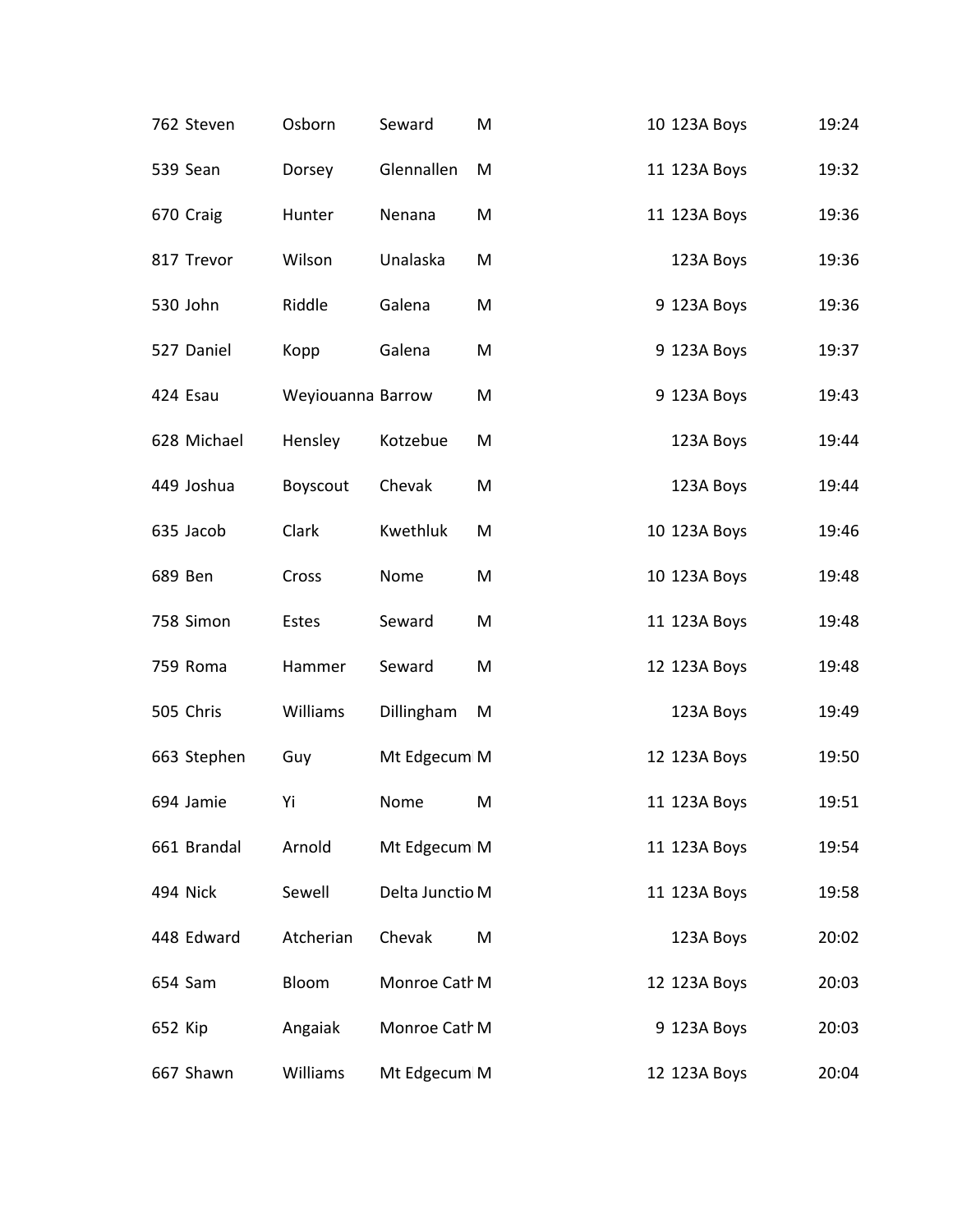| 451 Jaden    | Ulroan                | Chevak          | M | 123A Boys    | 20:06 |
|--------------|-----------------------|-----------------|---|--------------|-------|
| 525 Amos     | Charlie               | Galena          | M | 10 123A Boys | 20:07 |
| 421 Michael  | Hopson                | <b>Barrow</b>   | M | 11 123A Boys | 20:07 |
| 574 Mathias  | Capp                  | Hutchison       | M | 11 123A Boys | 20:08 |
| 815 Talon    | Shaishnikoff Unalaska |                 | M | 123A Boys    | 20:11 |
| 596 Isaac    | Evan                  | Kalskag         | M | 12 123A Boys | 20:14 |
| 495 Thomas   | Warren                | Delta Junctio M |   | 11 123A Boys | 20:18 |
| 681 Michael  | Trail                 | Nikolaevsk      | M | 10 123A Boys | 20:20 |
| 726 Jalen    | Cannon                | Point Hope      | M | 9 123A Boys  | 20:21 |
| 784 Colton   | <b>Belisle</b>        | Skagway         | M | 12 123A Boys | 20:22 |
| 612 lan      | Samuelson             | King Cove       | M | 123A Boys    | 20:30 |
| 692 Matthew  | Nielson               | Nome            | M | 9 123A Boys  | 20:31 |
| 450 Shain    | Hardiman-Ag Chevak    |                 | M | 123A Boys    | 20:31 |
| 789 Steaven  | McKnight              | Skagway         | M | 11 123A Boys | 20:33 |
| 538 Jonathan | Dorsey                | Glennallen      | M | 9 123A Boys  | 20:33 |
| 526 Ronnie   | Coolidge              | Galena          | M | 11 123A Boys | 20:35 |
| 496 Cooper   | Wood                  | Delta Junctio M |   | 11 123A Boys | 20:38 |
| 812 Carey    | <b>Boston</b>         | Unalaska        | M | 123A Boys    | 20:48 |
| 523 Jerome   | Redfox                | Emmonak         | M | 123A Boys    | 20:49 |
| 575 Jacob    | Edgerley              | Hutchison       | M | 9 123A Boys  | 20:49 |
| 787 Micah    | Cook                  | Skagway         | M | 11 123A Boys | 20:58 |
| 521 Jacob    | <b>Brouillette</b>    | Elim            | M | 123A Boys    | 21:05 |